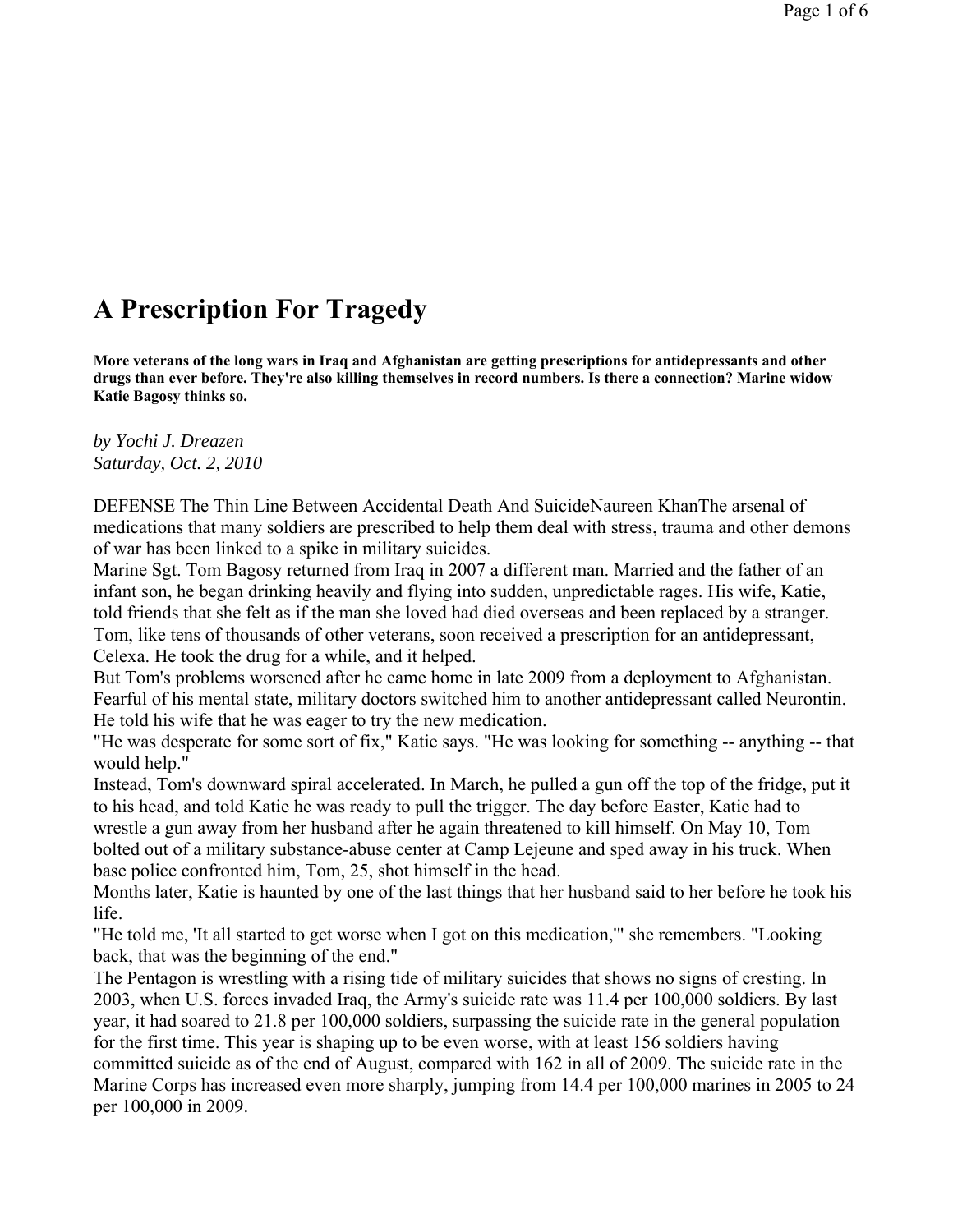In the foreword of a 350-page report on military suicide issued in July, Gen. Peter Chiarelli, the Army's vice chief of staff, noted that it was the third-leading cause of death for soldiers, trailing only combat and accidental deaths from drug overdoses and drunken driving.

"Simply stated, we are often more dangerous to ourselves than the enemy," Chiarelli wrote. In 2008, the Food and Drug Administration ordered Pfizer, the manufacturer of Neurontin, to adopt new product labeling specifically warning that it and similar drugs can cause "increased risk of suicidal thoughts." Pfizer, in a written statement, said that the drug has been "prescribed to treat millions of patients safely and effectively."

Katie Bagosy believes that her husband's medication caused, at least in part, his suicide. But she is far from the only person to see a link between military suicide and the psychiatric medications that doctors are prescribing to growing numbers of troops.

At a Senate hearing in March, Sen. Jim Webb, D-Va., said that one of every six troops was taking anti-anxiety drugs or antidepressants, a figure he called "pretty astounding and also very troubling." Tricare, the military's health insurance system, said that the number of psychiatric medication prescriptions that it filled for customers ages 18 to 34 -- the age range of most active-duty troops and their spouses -- soared by 85 percent between 2003 and 2009. Prescriptions for individual drugs such as Xanax rose just as sharply.

"There's been an increased use of antidepressants and other medications, and there's been a significant increase in the number of suicides and attempted suicides," Sen. Ben Cardin, D-Md., said in an interview. "Intuitively, it just tells you that there's a connection."

The Army's suicide-prevention task force said in the July report that prescription drugs were involved in almost one-third of the service's active-duty suicides in 2009. It notes bluntly that the Army was "becoming more dependent on pharmaceuticals to sustain the force."

"What is clear is that prescription and other drug use are becoming a significant factor in high-risk behavior and death," the report states. "Research needs to be done to determine those specific medications that will reduce anxiety and depression without increasing suicidal risk."

Psychologist Barbara Van Dahlen worries that such research may be too late for many members of the armed forces. She is the founder and president of Give an Hour, a volunteer network of mental health professionals who provide free care to veterans and members of military families. The organization receives funding from the Lilly Foundation, the charitable arm of drug manufacturing giant Eli Lilly. Van Dahlen said in an interview that although prescription drugs could help many troops and their families, they aren't appropriate for everyone. The military's growing reliance on Xanax and other psychiatric medications stems, in part, she said, from systemic shortages of licensed mental health professionals who can determine whether a given military patient would best be helped with medication or through counseling and other forms of alternative treatment.

"Drugs have become, by necessity, the first line of defense," she said. "And they shouldn't be used that way."

In the civilian world, Van Dahlen noted, Neurontin and other prescription drugs are taken under the close supervision of psychiatrists or other mental health professionals. In Afghanistan and Iraq, the nearest psychiatrists can be hundreds of miles away from the troops, leaving patients already under tremendous physical and emotional stress free to self-medicate at dosages that far exceed what drugmakers and doctors recommend.

"These are young, scared kids, so they think that if one Xanax makes you feel better, two Xanax will make you feel absolutely great," she said. "It's a recipe for overuse."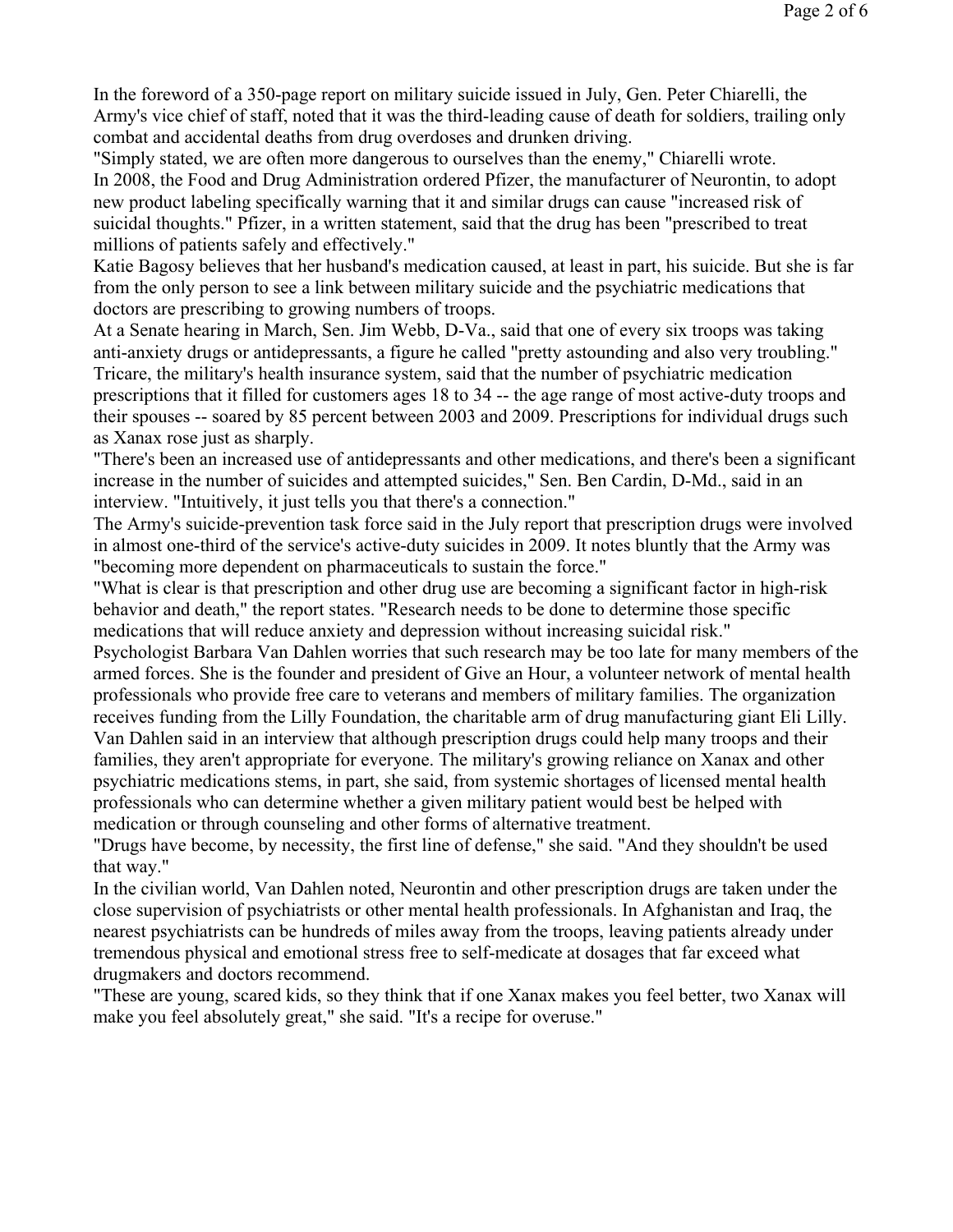## The Stresses of War

A decade of fighting has left the U.S. military with deep and lingering emotional scars. Since 2001, the suicide rate among active-duty Army personnel has more than doubled. Meanwhile, a growing mountain of pills have been prescribed to soldiers and their families in an effort to ease the emotional stresses of the long wars in Iraq and Afghanistan.



## Antidepressant drug prescriptions filled in the military health system for 18-to-24-year-olds, 2001-09<sup>+</sup>



## Psychological Wounds

Even when taken at the recommended dosage, psychiatric medications can have dangerous side effects. Research by the Health and Human Services Department has found that "selective serotonin reuptake inhibitors," a class of antidepressants that includes well-known drugs like Prozac and Celexa, can increase suicidal behavior in adults ages 18 to 29, one of the military's primary demographics.

Neurontin carries similar risks. The drug was first developed to battle epileptic seizures, but it is now commonly prescribed for anxiety as well. On its website, Pfizer acknowledges that epilepsy medications such as Neurontin can "increase the risk of suicidal thoughts or behavior." The company initially opposed the FDA mandate that it add a suicide-risk warning to the drug's label but added the wording in April 2009. Pfizer currently faces hundreds of lawsuits brought by the families of people who killed themselves while taking the medication.

Chris Loder, a Pfizer spokesman, asserts that the drug is safe. He said that the FDA studied 104 cases of suicidal behavior or thinking that were linked to epilepsy drugs, but only two involved Neurontin. "Neurontin is an important FDA-approved medication," Loder said in a written statement. "Neurontin has been studied for more than two decades, and there is an extensive body of publicly available literature on its safety and on its use."

Even critics who believe that the military is overprescribing psychiatric medication and failing to properly monitor its use acknowledge that the drugs help many troops deal with the psychological wounds they've suffered overseas and readjust to life in the United States. The military's suicide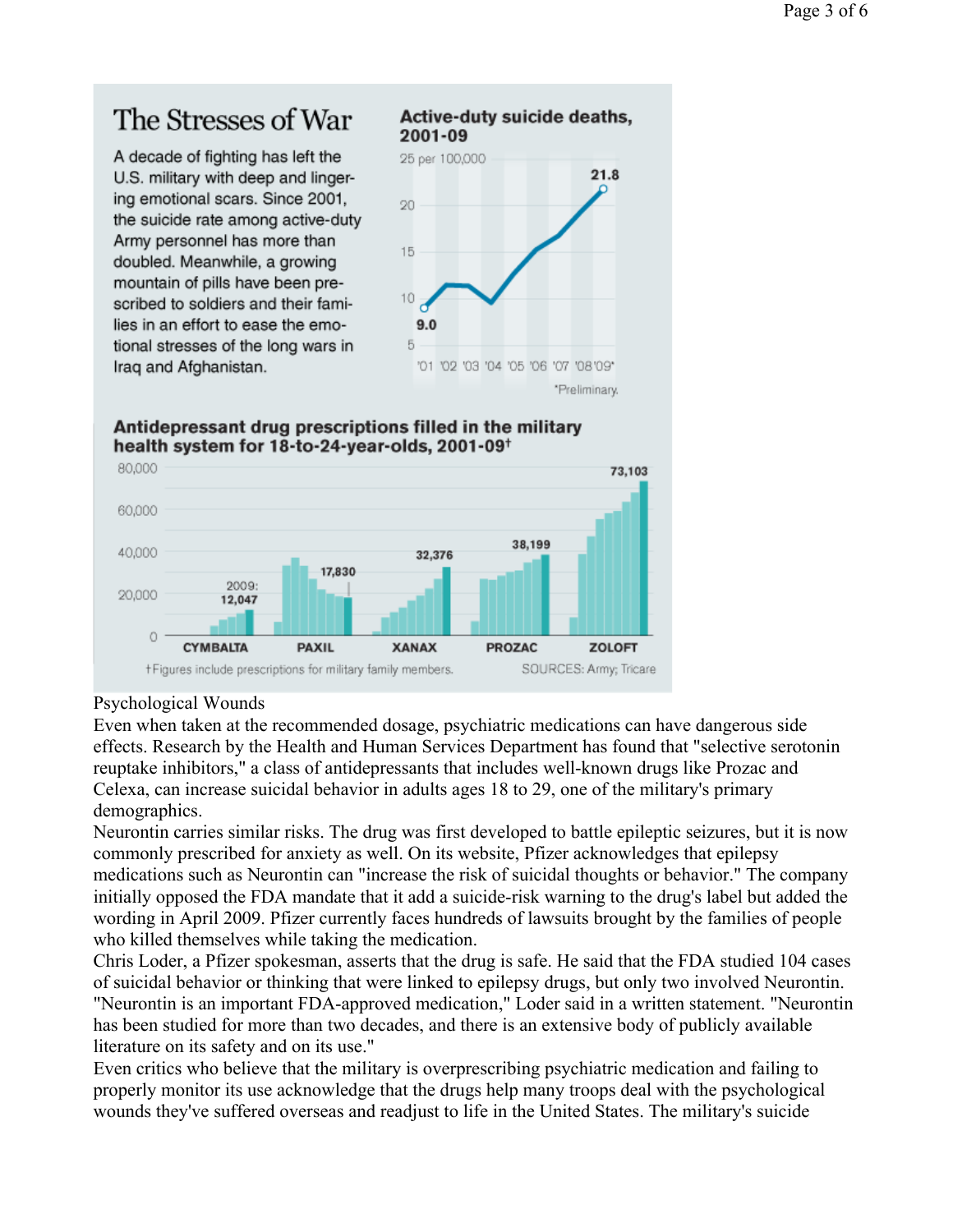epidemic, they say, would likely be far worse if the troops and their families didn't have access to the drugs.

"When you're in a stressful situation, it's not easy to release your anxieties," Cardin said. "In previous wars, troop had opportunities to unwind over beers. Today, the relief comes from medication." Army officials say that it is extremely difficult for pathologists to determine what role -- if any - prescription drugs played in individual suicides.

"The challenge is that the reason people are prescribed antidepressants in the first place is that they're depressed, and depression is frequently what causes suicide," said Bruce Shahbaz, a member of the Army's suicide-prevention task force. "People were taking these medications at the time of their suicides, but the root cause may have been the depression, not the drugs."

Shahbaz noted that federal medical-privacy laws mean that officers and senior noncommissioned officers have no way of finding out whether troops under their command have been prescribed psychiatric medications. That, in turn, makes it difficult for the military to monitor how the drugs may be affecting its personnel.

The military has been working hard to figure out new ways for medical personnel to monitor troops who are taking potentially dangerous medication, particularly when they're deployed overseas. At Chiarelli's direction, the Army has installed video-teleconferencing equipment at remote bases in Afghanistan so that medics can speak with psychiatrists located hundreds or thousands of miles away. The Army's situation is a microcosm of broader American society; the spike in prescription drug use

within the ranks of the armed forces mirrors a similar increase in the civilian world. Military officials say that the full implications of the shift away from talk therapy and counseling to medicationcentered treatment won't be known for years.

"We're talking about a significant cultural change," said Col. Chris Philbrick, director of the suicideprevention task force.

Keeping To Himself

Tom Bagosy and Katie Murray met when they were teenagers in Delaware. She was 18 and had been working with one of his friends. He was 17, the son of a Marine reservist and the grandson of a marine who served during World War II. In 2004, Tom enlisted in the Marine Corps. The following year, Katie and Tom got married.

Tom deployed to Iraq's violent Anbar province in 2006 and fought in Falluja, then the center of the country's Sunni Arab insurgency. He made it through Iraq largely unscathed. The exception came when his Humvee hit a roadside bomb near Falluja. U.S. medical personnel there told him that he had suffered a concussion from the blast.

It wasn't until Tom was back in the United States that doctors realized he had suffered a more serious traumatic brain injury, which can cause lingering emotional and psychological difficulties. Katie says she read up on post-traumatic stress disorder because she was certain that her husband would return home a changed man. But he was in even worse shape than she had feared, Katie recalls.

Tom had always preferred to keep his problems to himself rather than to talk them through. After serving in Iraq, however, he began displaying an explosive temper that seemed to erupt out of nowhere and disappear just as quickly. He drank heavily and began to speak vaguely of killing himself.

Tom was given a military prescription for Celexa in 2007, and it seemed to help at first. But he was eager to join MarSOC, the Marines Corps's special operations force, and Katie said that the unit's commanders told him he had to stop taking any psychiatric medication. He went off Celexa in the summer of 2008.

Tom deployed to Afghanistan with MarSOC the following year. He had a tattoo of the Marine Corps logo and seemed, from the outside, to be a model member of the elite force. When he returned home to North Carolina at the end of 2009, he refused to talk about what he had seen or done in Afghanistan.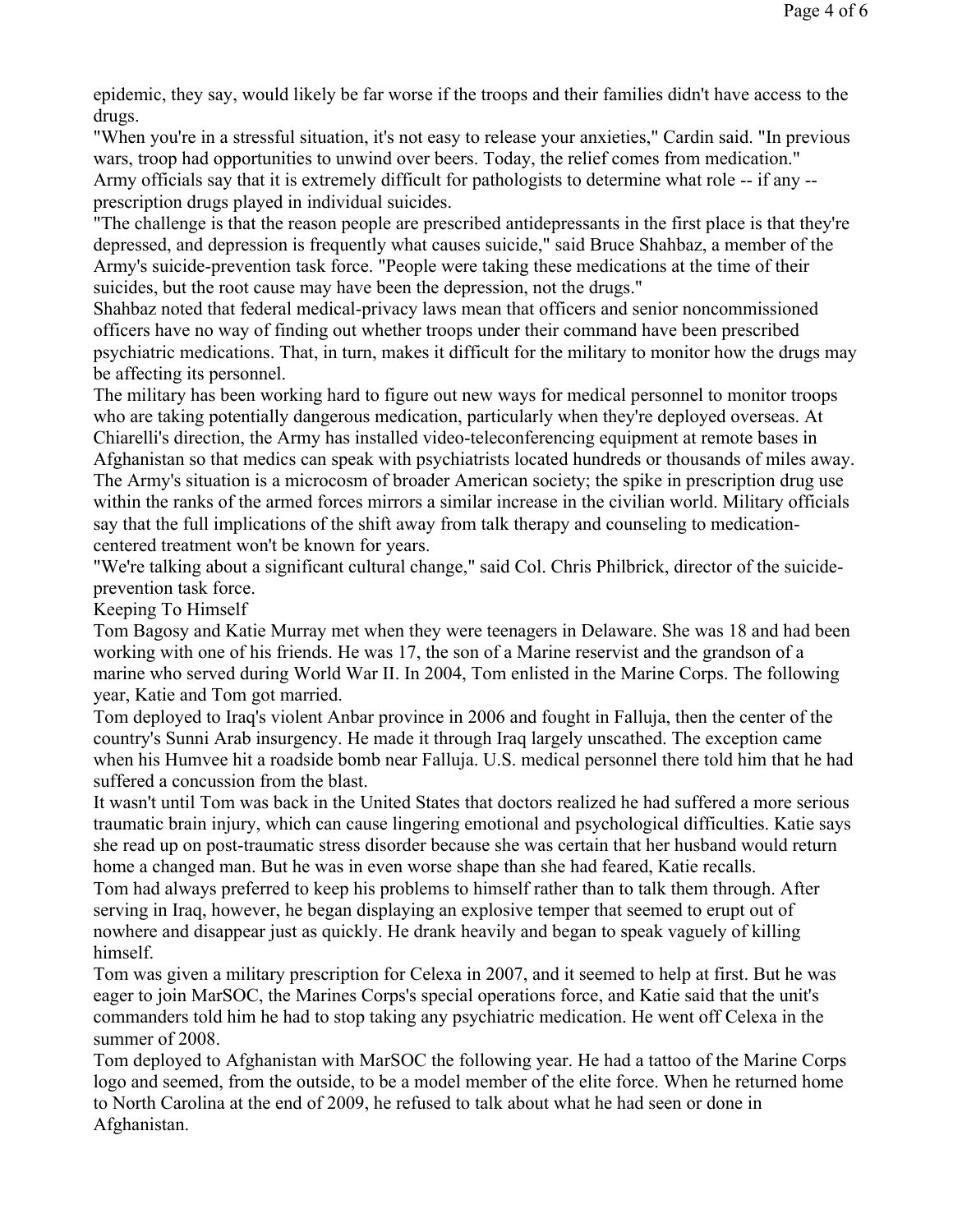His life began to unravel shortly after he started taking Neurontin at the end of January, according to Katie. In March, Tom got into an altercation with other marines at Camp Le-jeune and threatened to "shoot up the place," Katie says. Marine personnel drove to the family's home to confiscate his firearms, but they missed two handguns. The next month, Marine commanders confined Tom to barracks on the base for two weeks under a so-called military protective order after learning of the confrontation at home when Katie had to wrest a gun from Tom's hands. They also ordered him to enter a substance-abuse program.

"These are young, scared kids, so they think that if one Xanax makes you feel better, two Xanax will make you feel absolutely great. It's a recipe for overuse." **-- psychologist Barbara Van Dahlen, founder of Give an Hour**

In the meantime, Tom was continuing to think about taking his own life. In May, he secretly bought a shotgun at a sporting goods store, Katie says. She spent Mother's Day trying to persuade her husband not to use the weapon to commit suicide. Her 4-year-old son saw them arguing and said, "Don't worry, Mommy. Daddy won't hurt himself," she remembers.

The following day, terrified that her husband had reached the breaking point, she called Camp Lejeune and told Tom's military psychologist that he was actively suicidal and needed to be confined to a base medical facility for his own safety.

Marine personnel told her that they would go to the base's substance-abuse center and escort her husband to the hospital. But before they arrived, Tom ran out of the building and jumped into his truck. Staffers from the center chased after him and asked a group of marines who were smoking outside the building to stop him, but he got away, Katie says.

Tom called his wife from his truck around 1 p.m. that afternoon. Sobbing, he told Katie that he loved her but wouldn't see her again, she remembers. He said that he had a gun, then abruptly hung up the phone.

Katie called Tom's psychologist, warning that her husband was armed and acting irrationally. A few minutes later, the therapist called back to say that military police had detained her husband and safely taken him to Camp Lejeune's hospital. In truth, Tom was already dead.

Katie was at home with their two children at around 4 p.m. when a pair of marines in dress uniforms showed up at her front door. The last thing she remembers hearing before she collapsed were the words, "We regret to inform you ..."

"For those three hours, I believed he was alive," she said. "I don't know when the reality set in, but the tears kept coming and coming, and they still do."

Shattered Lives

Katie believes that the military failed her husband. She had spent the weeks before Tom's suicide desperately trying to get him an appointment with a different psychiatrist in the hopes that he would be taken off Neurontin and given new medication. On May 15, four days after her husband took his life, she received a message confirming that she had finally gotten the necessary referral.

"The command could have done more," she says.

Maj. Jeff Landis, a spokesman for MarSOC, said that the service's formal investigation into Tom's death was not yet complete, leaving the Marines unable to "release anything at this time." Landis said that MarSOC leaders work hard to ensure that troubled warriors get the help they need.

"We actively seek and encourage our marines and sailors to get assistance and care whenever needed," he said.

These days, Katie is trying to rebuild her shattered life. She stayed at home to raise their children while Tom was in the military, but now plans to begin a master's degree program in mental health counseling this November.